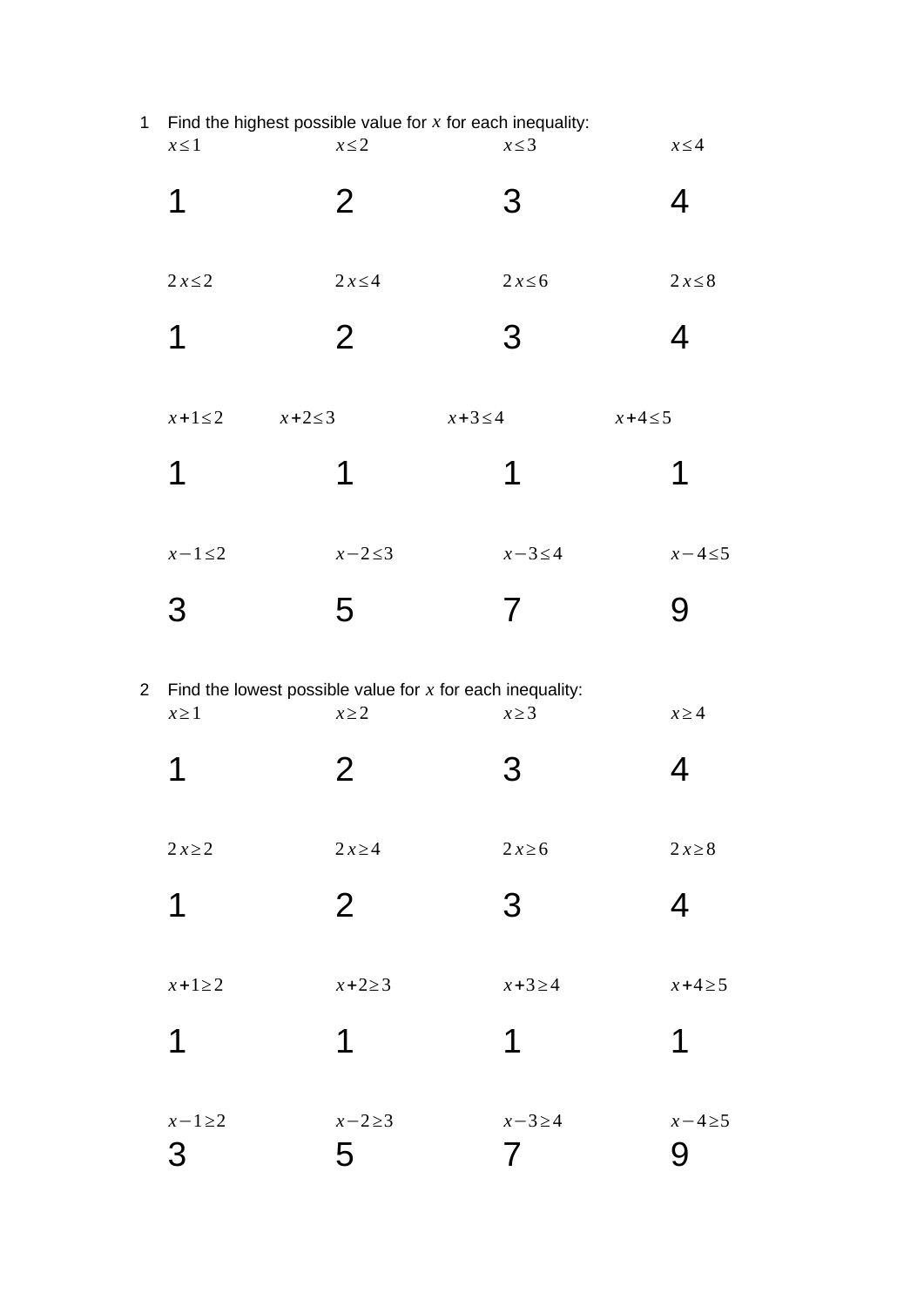| 3 Solve the inequalities: | $x+1 \le 11$ $x+1 \le 21$        |              | $x+1 \leq 31$ | $x+1\leq 41$ |
|---------------------------|----------------------------------|--------------|---------------|--------------|
|                           | $x \le 10$ $x \le 20$ $x \le 30$ |              | $x \leq 40$   |              |
| $2x \leq 2$               | $2x \leq 4$                      |              | $2x \leq 6$   | $2x \leq 8$  |
| $x \leq 1$                | $x \leq 2$ $x \leq 3$            |              | $x \leq 4$    |              |
| $x+1\leq 2$ $x+2\leq 3$   |                                  | $x+3 \leq 4$ |               | $x+4\leq 5$  |
| $x \leq 1$                | $x \le 1$ $x \le 1$ $x \le 1$    |              |               |              |
|                           |                                  |              |               |              |
| $x-1\leq 2$               | $x-2\leq 3$                      |              | $x-3\leq 4$   | $x-4\leq 5$  |
| $x \leq 3$                | $x \leq 5$ $x \leq 7$            |              | $x \leq 9$    |              |
| $x+1\geq 11$              | $x+1\geq 21$                     |              | $x+1\geq 31$  | $x+1\geq 41$ |
| $x \ge 10$                | $x \ge 20$ $x \ge 30$            |              | $x \ge 40$    |              |
|                           |                                  |              |               |              |
| $2x\geq 2$                | $2x\geq 4$                       |              | $2x\ge 6$     | $2x\ge8$     |
| $x \geq 1$                | $x \ge 2$ $x \ge 3$              |              | $x \ge 4$     |              |
| $x+1\geq 2$               | $x+2\geq 3$                      |              | $x+3\geq 4$   | $x+4\geq 5$  |
| $x \geq 1$                | $x \ge 1$ $x \ge 1$              |              | $x \geq 1$    |              |
|                           |                                  |              |               |              |
| $x-1\geq 2$               | $x-2\geq 3$                      |              | $x-3\geq 4$   | $x-4\geq 5$  |
| $x \geq 3$                | $x \geq 5$                       | $x \geq 7$   | $x \geq 9$    |              |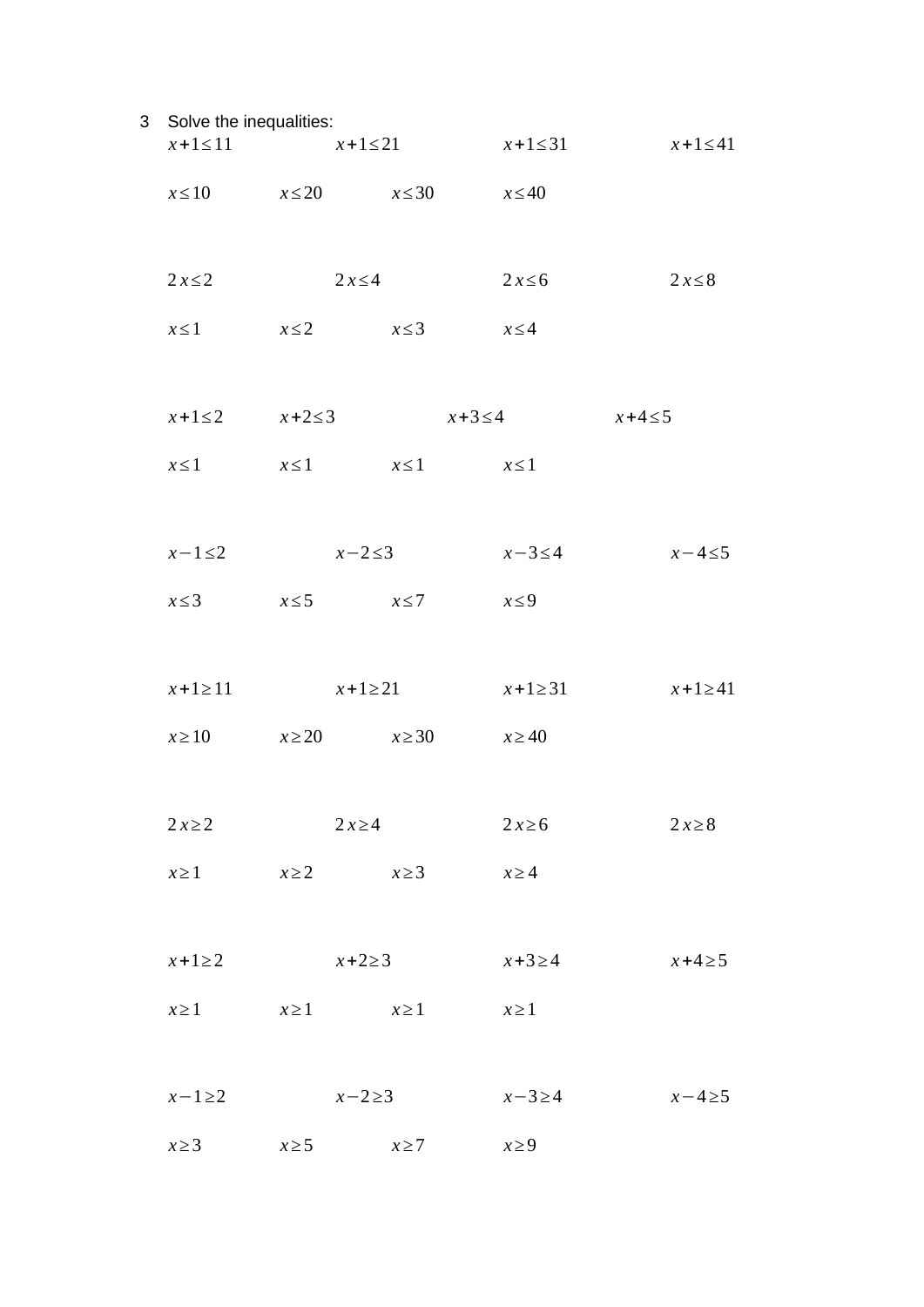## 4 Complete the table:

| Original number | Rounded to nearest<br>10 | Rounded to nearest<br>100 | Rounded to nearest<br>1000 |
|-----------------|--------------------------|---------------------------|----------------------------|
| $\mathbf{1}$    | 0                        | $\mathbf 0$               | 0                          |
| 10              | 10                       | $\boldsymbol{0}$          | 0                          |
| 14              | 10                       | $\mathbf 0$               | 0                          |
| 15              | 20                       | $\mathbf 0$               | 0                          |
| 49              | 50                       | $\mathbf 0$               | 0                          |
| 50              | 50                       | 100                       | 0                          |
| 54              | 50                       | 100                       | 0                          |
| 55              | 60                       | 100                       | 0                          |
| 499             | 500                      | 500                       | 0                          |
| 500             | 500                      | 500                       | 1000                       |
| 999             | 1000                     | 1000                      | 1000                       |
| 9,999           | 10,000                   | 10,000                    | 10,000                     |
| 99,999          | 100,000                  | 100,000                   | 100,000                    |
| 999,999         | 1,000,000                | 1,000,000                 | 1,000,000                  |
| 9,999,999       | 10,000,000               | 10,000,000                | 10,000,000                 |
| 99,999,999      | 100,000,000              | 100,000,000               | 100,000,000                |
| 999,999,999     | 1,000,000,000            | 1,000,000,000             | 1,000,000,000              |
| 9,999,999,999   | 10,000,000,000           | 10,000,000,000            | 10,000,000,000             |
| 99,999,999,999  | 100,000,000,000          | 100,000,000,000           | 100,000,000,000            |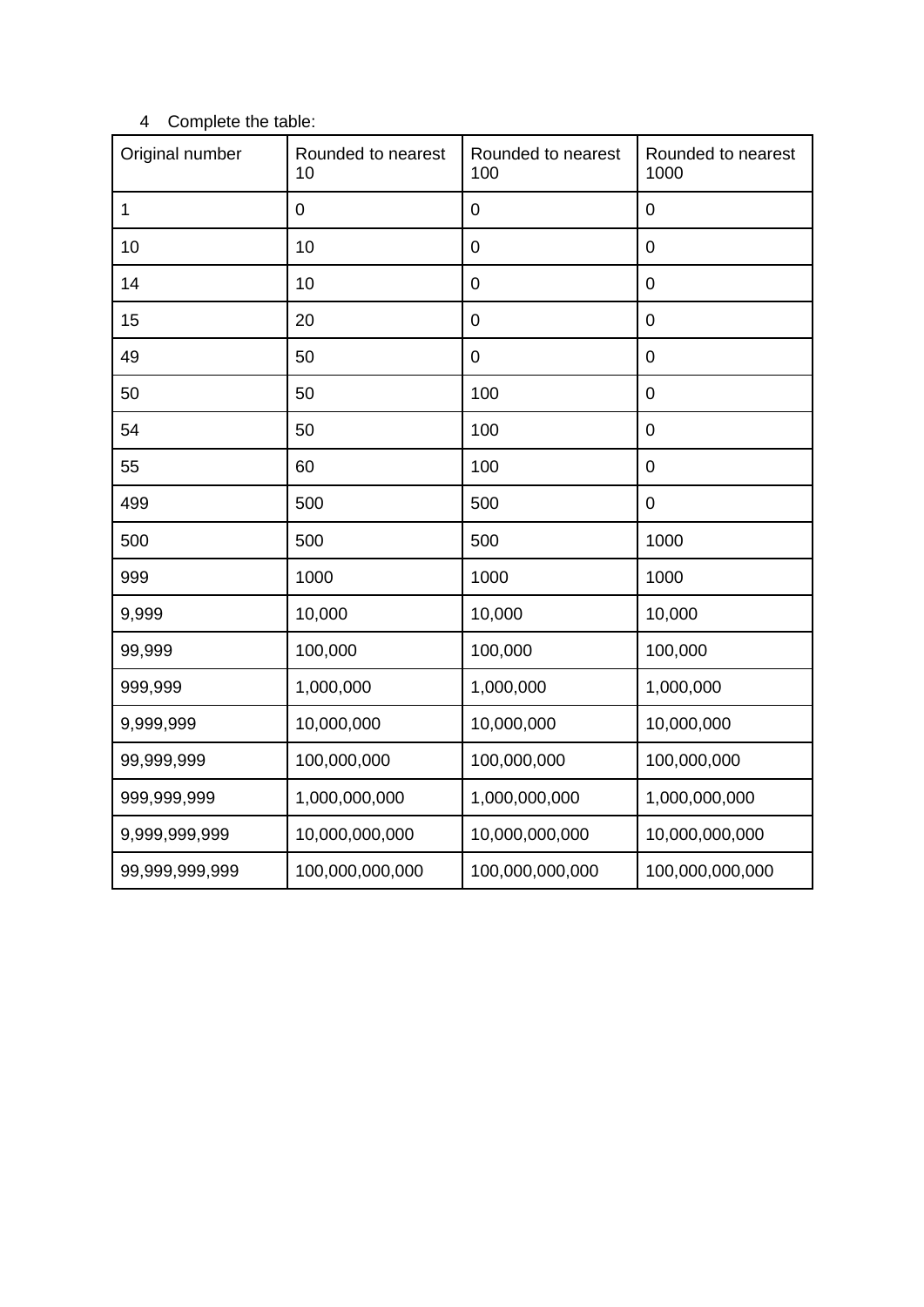| Original number | Rounded to nearest<br>0.1 | Rounded to nearest<br>0.01 | Rounded to nearest<br>0.001 |
|-----------------|---------------------------|----------------------------|-----------------------------|
| $\mathbf{1}$    | $\mathbf{1}$              | $\mathbf{1}$               | $\mathbf 1$                 |
| 1.1             | 1.1                       | 1.1                        | 1.1                         |
| 0.14            | 0.1                       | 0.14                       | 0.14                        |
| 0.15            | 0.2                       | 0.15                       | 0.15                        |
| 1.49            | 1.5                       | 1.49                       | 1.49                        |
| 1.50            | 1.5                       | 1.50                       | 1.50                        |
| 2.54            | 2.5                       | 2.54                       | 2.54                        |
| 2.55            | 2.6                       | 2.55                       | 2.55                        |
| 3.499           | 3.5                       | 3.50                       | 3.499                       |
| 3.500           | 3.5                       | 3.50                       | 3.500                       |
| 4.999           | 5.0                       | 5.00                       | 4.999                       |
| 9.999           | 10.0                      | 10.00                      | 9.999                       |
| 9.9999          | 10.0                      | 10.00                      | 10.000                      |
| 9.99999         | 10.0                      | 10.00                      | 10.000                      |
| 9,999.999       | 10,000.0                  | 10,000.00                  | 9,999.999                   |
| 99,999.999      | 100,000.0                 | 100,000.00                 | 99,999.999                  |
| 999,999.999     | 1,000,000.0               | 1,000,000.00               | 999,999.999                 |
| 9,999.999999    | 10,000.0                  | 10,000.00                  | 10,000.000                  |
| 99,999.999999   | 100,000.0                 | 100,000.00                 | 100,000.000                 |

## 5 Complete the table: